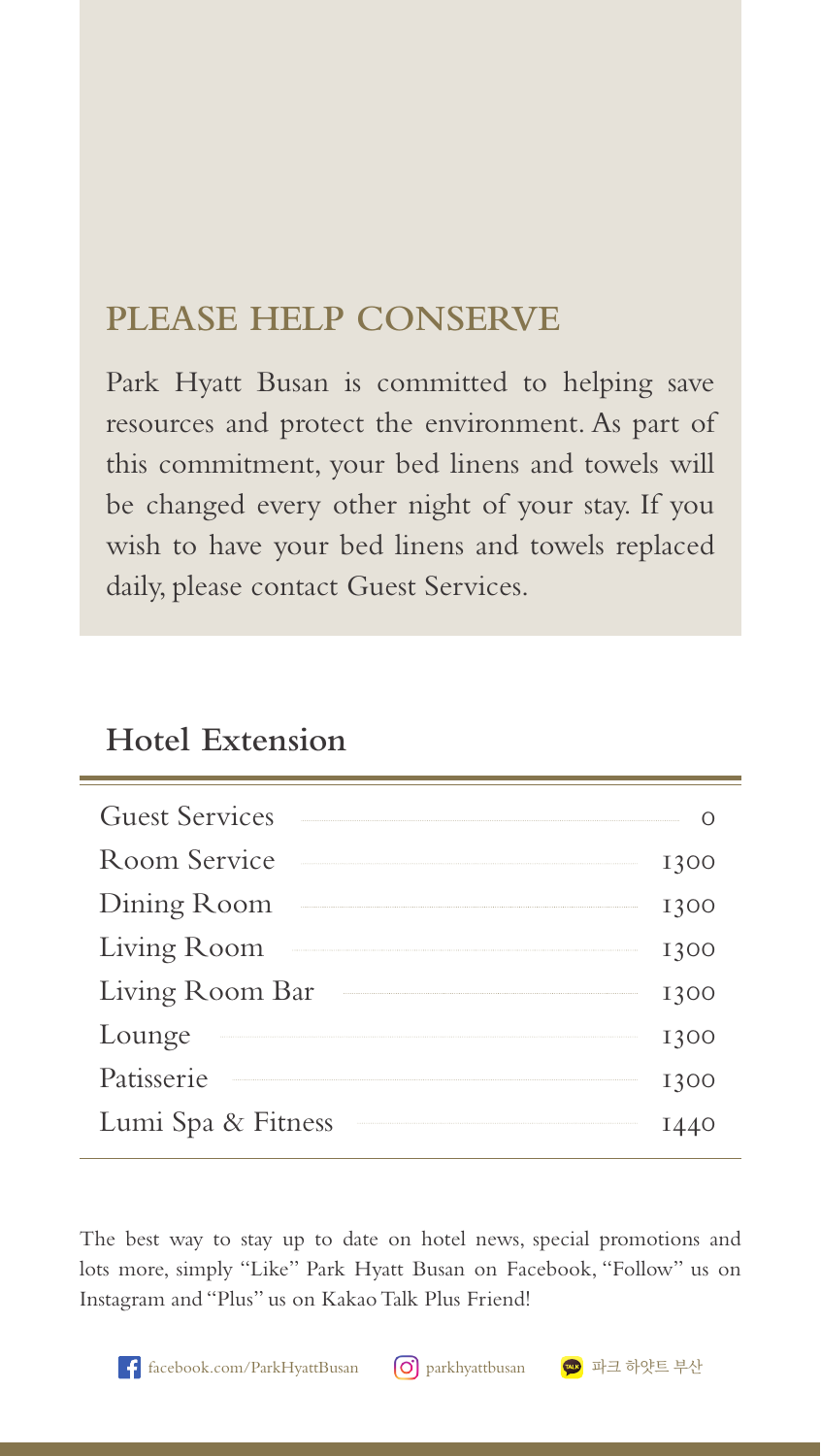### **FOOD & BEVERAGE OUTLETS OPERATING HOURS**

| DINING ROOM (32F)       |                         |  |  |
|-------------------------|-------------------------|--|--|
| <b>Breakfast</b>        | 6:30 AM - 10:30 AM      |  |  |
| Lunch (Weekday)         | 11:30 AM - 2:30 PM      |  |  |
| Lunch (Weekend)         | 12:00 PM - 3:00 PM      |  |  |
| Dinner                  | 5:30 PM - $10:00$ PM    |  |  |
| LIVING ROOM (31F)       |                         |  |  |
| Lunch (Weekday)         | 11:30 AM - 2:30 PM      |  |  |
| Lunch (Weekend)         | 12:00 PM - 3:00 PM      |  |  |
| Dinner                  | 5:30 PM - 10:00 PM      |  |  |
| LIVING ROOM BAR $(31F)$ |                         |  |  |
|                         | 6:00 PM - 1:00 AM       |  |  |
| LOUNGE $(30F)$          |                         |  |  |
|                         | $10:00$ AM - $12:00$ AM |  |  |
| Afternoon Tea Set       | 2:00 PM - 5:30 PM       |  |  |
| Dinner Set              | $6:00$ PM $-$ to:00 PM  |  |  |
| PATISSERIE (IF)         |                         |  |  |
|                         | 10:30 AM - 8:00 PM      |  |  |

### **FACILITIES OPERATING HOURS**

| <b>LUMI SPA &amp; FITNESS</b>               |                                 |  |  |
|---------------------------------------------|---------------------------------|--|--|
| Fitness Center $(5F)$                       | $6:00$ AM - $10:00$ PM          |  |  |
| Swimming Pool $(4F)$                        | $6:00$ AM - $10:00$ PM          |  |  |
| Sauna $(4F)$                                | 6:00 AM - 10:00 PM   KRW 44,000 |  |  |
| Spa Treatment Room (3F) 10:00 AM - 10:00 PM |                                 |  |  |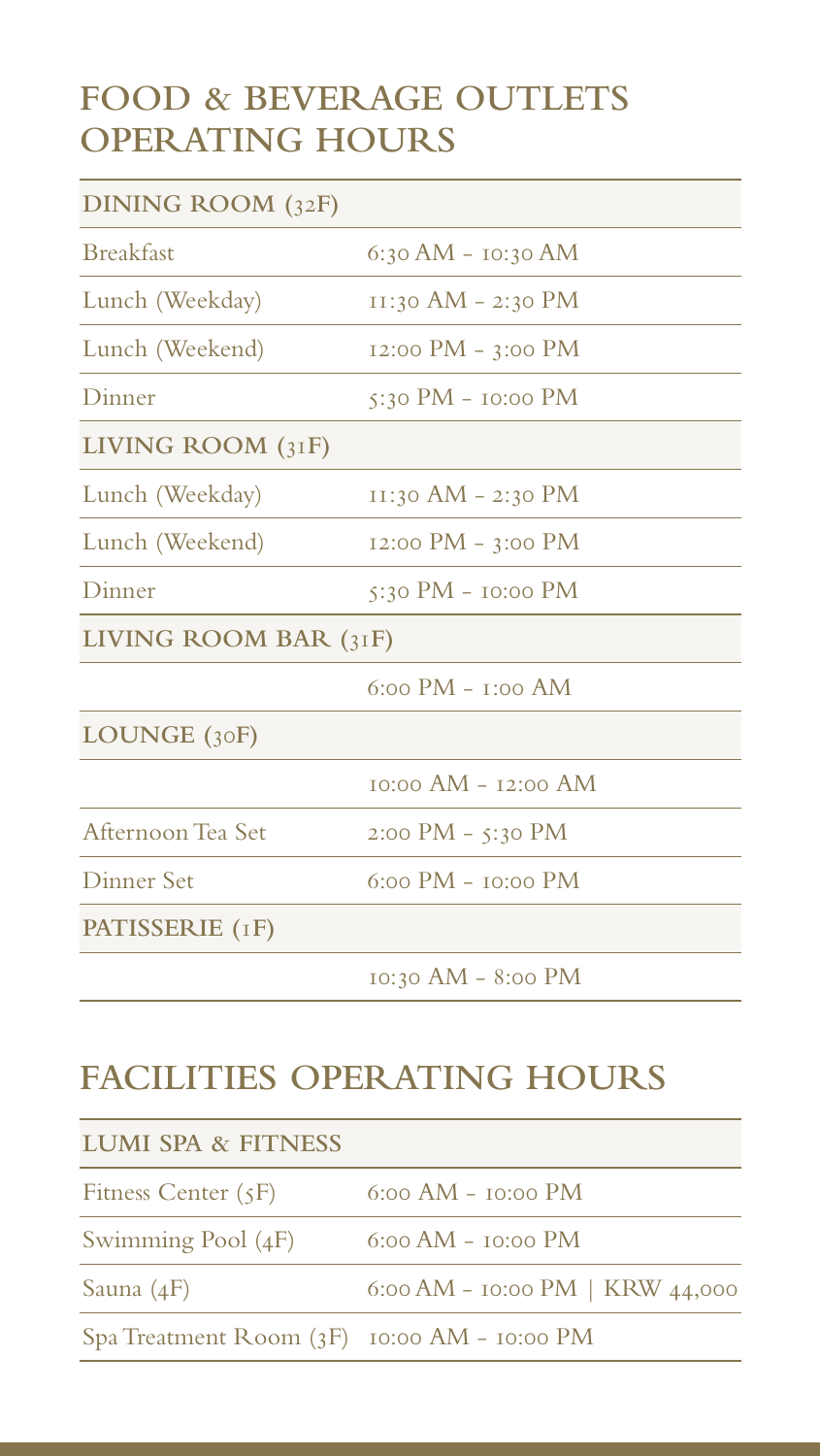# **ROOM BUTTON MANUAL**

| FAN<br>냉/난방 전원      | ே TEMP<br>※ SET | <b>TEMP</b> | DO NOT<br><b>DISTURB</b> | <b>NIGHT</b> | <b>READING</b> | <b>ROOM</b> | <b>MASTER</b> |
|---------------------|-----------------|-------------|--------------------------|--------------|----------------|-------------|---------------|
| <b>MODE</b><br>풍량조절 | E25.5°20.0°     | 온도조절        | 방해하지마세요                  | 취침조명         | 독서조명           | 밝기조절        | 전체조명제어        |

| <b>FAN</b>  | Turn on/off cooling/heating system                                                                                                                                        |
|-------------|---------------------------------------------------------------------------------------------------------------------------------------------------------------------------|
| <b>MODE</b> | Adjust fan speed                                                                                                                                                          |
| <b>TEMP</b> | Adjust temperature setting<br>(Set the temperature to more than 3)<br>degrees lower/higher than your desired<br>room temperature to work the cooling/<br>heating system.) |

# **EVENING SERVICE**

We are delighted to assist guests with evening service, provided by Housekeeping from 5:30 PM to 8:00 PM. If you do not wish to be disturbed, please push the DO NOT DISTURB button next to the entrance door.

# **BUSAN STATION LUGGAGE DELIVERY SERVICE (ZIMCARRY)**

Luggage delivery service to and from Busan Station is available for our hotel guests with an extra charge. For more details or reservations, please contact the Concierge Desk on the 1st floor.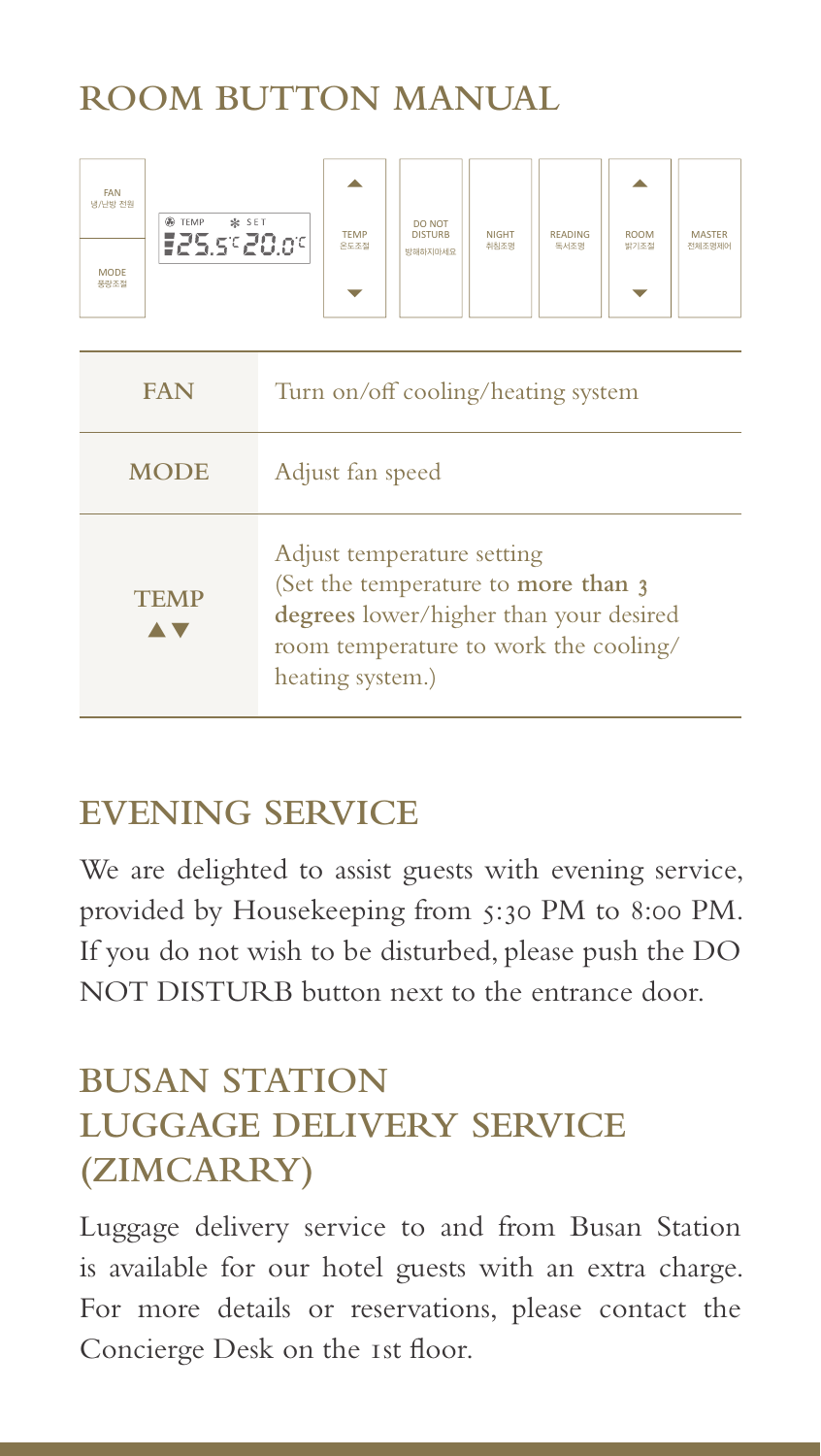# **BUSAN TOURIST ATTRACTIONS**

#### **HAEUNDAE BEACH**



Haeundae, blessed with some of Korea's best scenery, is one of the most popular beaches in Korea, and is where a lot of restaurants and cafés with a modern and sophisticated atmosphere are located. Various cultural events and festivals are regularly held along the beach.

#### **SHINSEGAE CENTUM CITY**



The Shinsegae Centum City, which has been listed in Guinness as the world's largest department store, is the largest multiple shopping resort in Asia. It is a place in Busan where people can not only shop but also enjoy various cultural facilities, such as an indoor ice rink, movie theaters, golf range, art gallery, a Spa Land and much more.

#### **BUSAN MUSEUM OF ART**



The Busan Museum of Art features 18 exhibition halls, children's museum, educational research rooms, and more and exhibits a rich array of art from various genres.